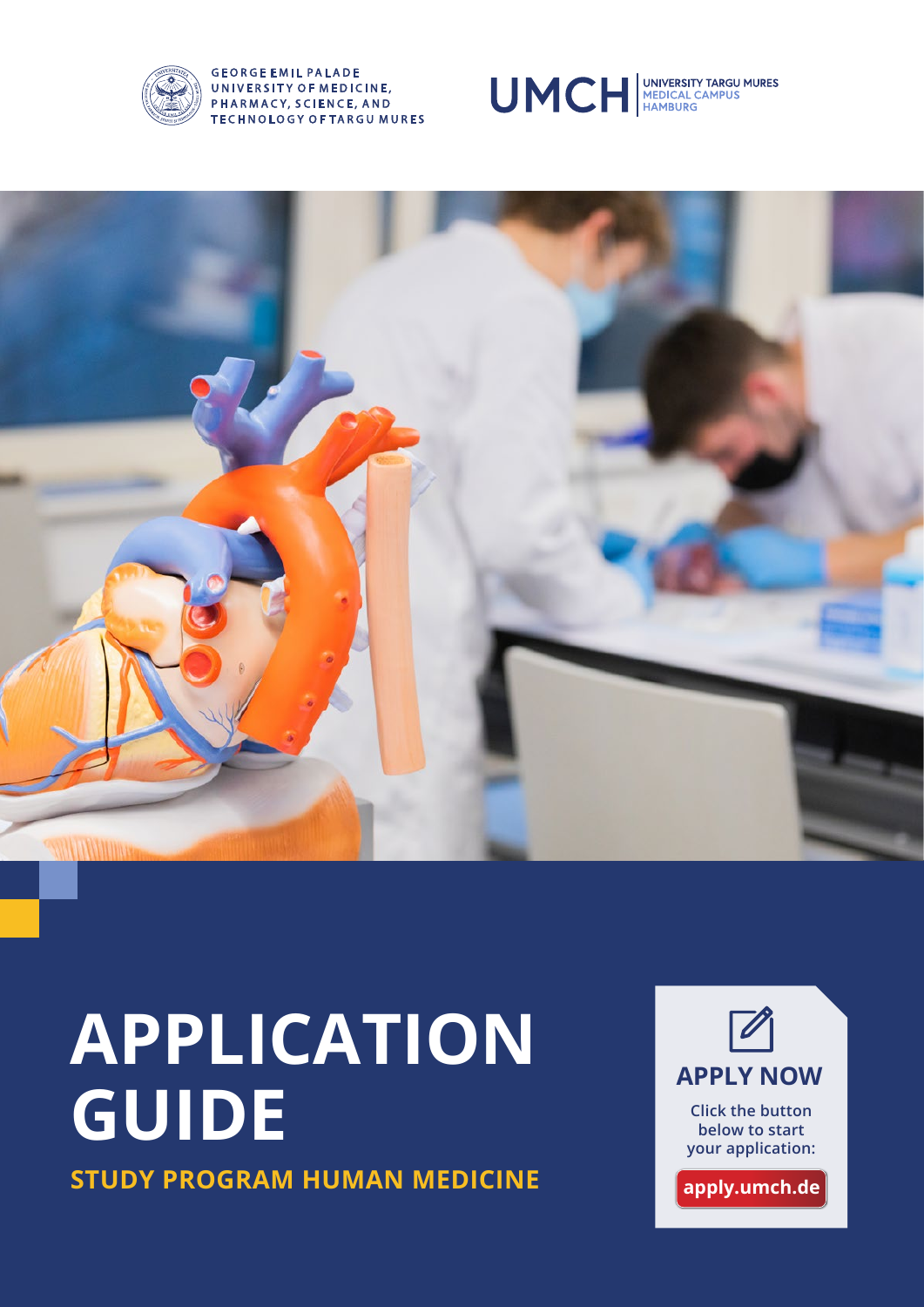**If you have come so far it means that you are planning on joining the UMCH Campus Hamburg –** 

## **Welcome!**

**At the time of the application you find yourself in high-school or have already graduated and a highschool leaving certificate/diploma can be provided. The high-school leaving certificate/diploma must allow you the access to higher education in the country of origin. If you are currently attending high-school in a NON-EU country or have already obtained your degree in a NON-EU country, please check with the UMCH Admission Team for the respective application requirements.**

**In order to start your application at UMCH, please follow the steps mentioned below as described:**

### **STEP 1**

**Register online over the Application Portal** 

**Create your Applicant Profile by clicking the button – [Become an applicant](https://apply.umch.de/). Please note that all the fields required to complete your profile need to be filled in. All the information provided here (contact information, high-school details etc.) will be used by the UMCH Admission Team during the admission process.**

### **STEP 2**

**Upload application documents** 

**All the documents mentioned below are mandatory, therefore please upload them as PDF files (scanned copies of the original) into your online application profile:**

### **Personal statement**

**In English (Calibri font, font size 11, 250-300 words) that answers at least two of the following questions:**

- **Who / what influenced your decision to apply to a medical school?**
- **What will you do to become a good student/doctor?**
- **What plans and visions do you have with your medical education?**
- **Which of your extracurricular activities have influenced you the most and why?**
- **What is your favourite book and how has it influenced you?**
- **Are there any extraordinary/unusual circumstances in your life, that would make us consider your application in a different light?**
- **Describe the environment, in which you have lived so far, and tell us, what you would like to change about it.**
- **What changes would you like to bring through your work?**



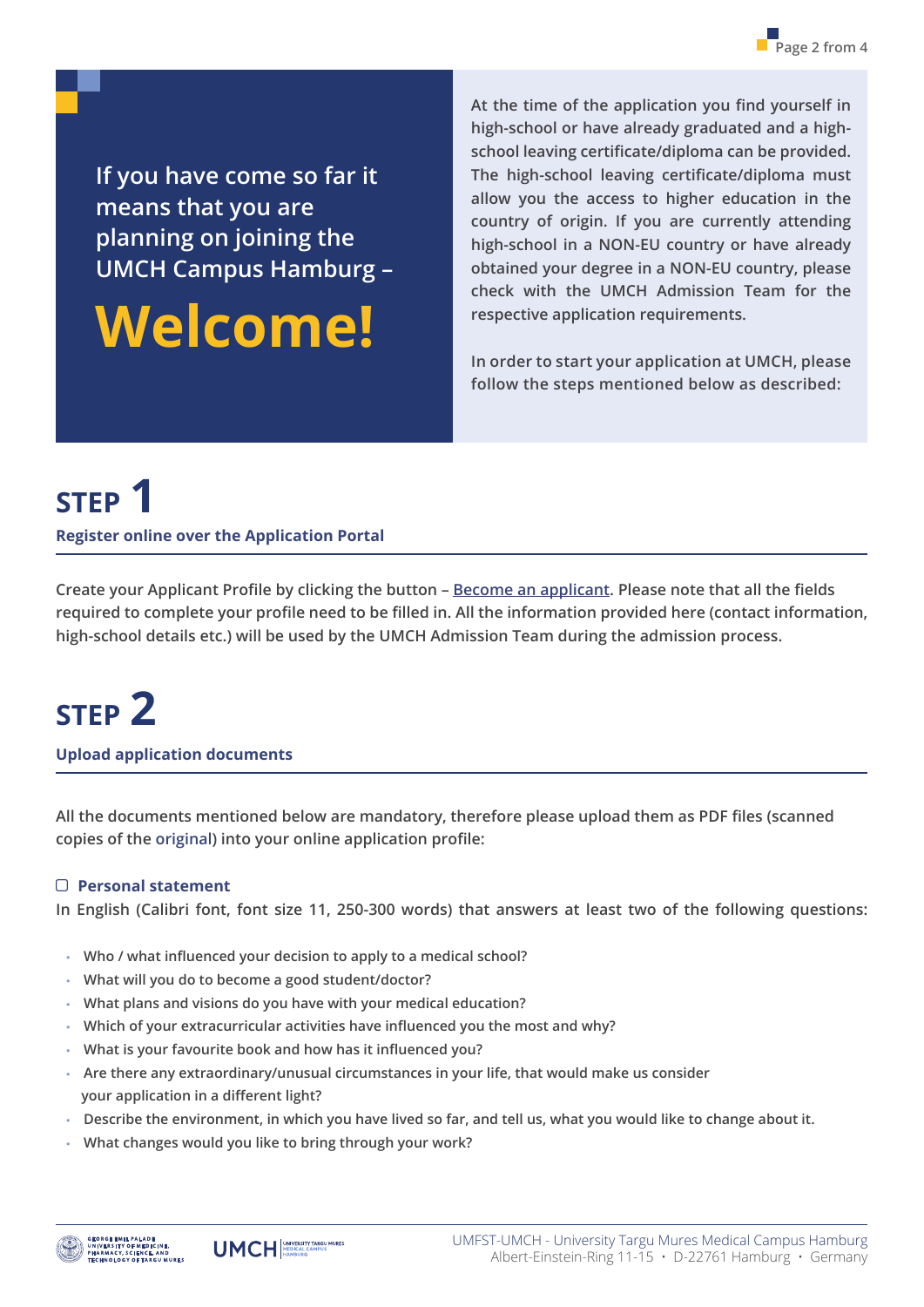#### **Curriculum vitae**

 **Study diploma/certificate (High-school leaving certificate/diploma, i.e. Abiturzeugnis, IB Diploma, Baccalaureate or others)**

 **If you are still in high-school and you do not have a high school leaving certificate yet, please submit the following School Certificate, filled in and signed, template available here: [https://edu.umch.de/sced](https://edu.umch.de/wp-content/uploads/2022/06/CERTIFICATE-1.pdf)**

**High-school transcript of record from the 9th until 12th grade (13th grade)**

- **Proof of payment of the application fee of 580 €**
- **Declaration of identity form filled out and signed, template available here: [https://edu.umch.de/pdf/declaration-form.pdf](https://edu.umch.de/wp-content/uploads/2022/06/Declaration-1.pdf)**

 **General consent for underage students – If you are under 18 years old at the time of your application, please submit the following General consent filled out and signed, template available here [Generaleinwilligung\\_General-consent-\\_Minderjaehrige\\_Underage.pdf](https://edu.umch.de/wp-content/uploads/2022/06/General-consent-for-underage-students-1.pdf)**

 **Passport or Identity card from both legal guardians for underage students – If you are under 18 years old at the time of your application, please submit the ID (both sides) or passport (pages 1-4) from both legal guardians**

**As soon as all the documents mentioned above have been uploaded, please "SUBMIT" your application. Please note that if your application has not been submitted, we will not be able to take it into consideration, or for that matter see whether you have uploaded any documents or not. Therefore, we recommend you pay attention to this step. In case of any doubts you can contact the UMCH Admission Team to double check whether your application has been successfully submitted or not.**

**At this stage of the admission procedure, certificates of extra-curricular activities are not required. Therefore, please do not upload them to our online platform. In case you hold a certificate relating to an extra-curricular activity in the field of human medicine, please refer to STEP 4.**

## **STEP 3**

**Admission Evaluation and Selection Interview (in English Language)**

**Once all the documents will be checked by the UMCH Admission Team you will receive an invitation to participate at the Admission Evaluation and Selection Interview. The next official scheduled admission dates on the campus in Hamburg can be checked over our website: <https://edu.umch.de/en/admissions>.**

**If you cannot attend any of these official dates, please contact the UMCH Admisison Team to schedule an individual appointment or get more information about the possibility of taking the admission evaluation in your home town.**

| <b>Admission Evaluation - Short Facts:</b>                          | <b>Selection Interview - Short Facts:</b>              |
|---------------------------------------------------------------------|--------------------------------------------------------|
| Multiple-choice test<br>Subjects tested: General knowledge, Biology | Aptitude related questions with focus<br>on motivation |
| and Chemistry                                                       | English language speaking skills                       |
| <b>Duration: 90 minutes</b>                                         | <b>Duration: 15-20 minutes</b>                         |
|                                                                     |                                                        |



UMFST-UMCH - University Targu Mures Medical Campus Hamburg Albert-Einstein-Ring 11-15 • D-22761 Hamburg • Germany